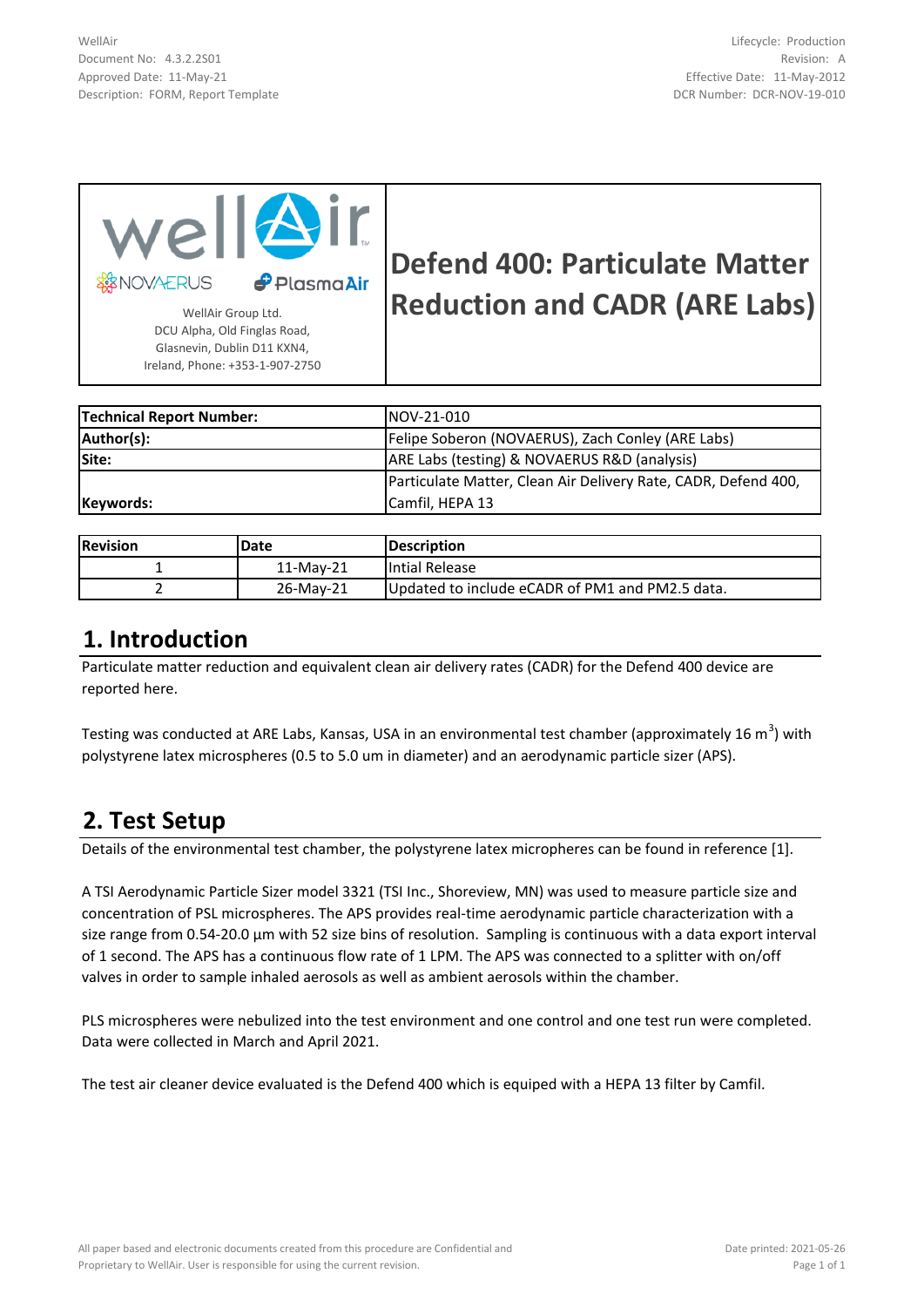### **3. Results**

The particulate matter counts for each particle size bin are normalized by the initial concentration after nebulization. A natural logarithm function is applied to the normalized data; LN(normalized data). This operation is applied to both, control and test runs. The slope of data pairs of time (in hour) and natural logarithm of the normalized data for each particle bin size is calculated. This is done for both, control and test data. Finally, the difference between the control and the test data slopes is taken and multiplied by the volume of the chamber to get the estimated clean air delivery rate (CADR) for each particulate size bin.

Data for particulates diameter 2.5 um and greater was excluded from the calculation due to noise observed in the data resulting from low counts.

The data is summarized in table below. The average and median CADR are **355** and **358 m<sup>3</sup> /h** respectively.

|                | <b>Control</b> | <b>Test</b>  |                   |           |
|----------------|----------------|--------------|-------------------|-----------|
| <b>PM</b> size | <b>Slope</b>   | <b>Slope</b> | Volume            | eCARD     |
| (um)           | (1/hour)       | (1/hour)     | (m <sup>3</sup> ) | $(m^3/h)$ |
| < 0.523        | $-0.94102$     | $-21.6723$   | 16                | 331.7     |
| 0.542          | $-0.72041$     | $-22.2846$   |                   | 345.0     |
| 0.583          | $-0.76086$     | $-21.9296$   |                   | 338.7     |
| 0.626          | $-0.80646$     | $-21.9079$   |                   | 337.6     |
| 0.673          | $-0.85633$     | $-22.1153$   |                   | 340.1     |
| 0.723          | $-0.90798$     | $-22.4807$   |                   | 345.2     |
| 0.777          | $-0.95534$     | $-22.8681$   |                   | 350.6     |
| 0.835          | $-0.9912$      | $-23.2107$   |                   | 355.5     |
| 0.898          | $-1.02018$     | $-23.3415$   |                   | 357.1     |
| 0.965          | $-1.05572$     | $-23.6511$   |                   | 361.5     |
| 1.037          | $-1.09498$     | $-23.6983$   |                   | 361.7     |
| 1.114          | $-1.13138$     | $-23.7402$   |                   | 361.7     |
| 1.197          | $-1.17403$     | $-23.5888$   |                   | 358.6     |
| 1.286          | $-1.21308$     | $-24.0994$   |                   | 366.2     |
| 1.382          | $-1.25458$     | $-24.023$    |                   | 364.3     |
| 1.486          | $-1.31215$     | $-23.8069$   |                   | 359.9     |
| 1.596          | $-1.36542$     | $-24.0076$   |                   | 362.3     |
| 1.715          | $-1.42299$     | $-23.7931$   |                   | 357.9     |
| 1.843          | $-1.49262$     | $-23.5342$   |                   | 352.7     |
| 1.981          | $-1.57415$     | $-25.1741$   |                   | 377.6     |
| 2.129          | $-1.67248$     | $-24.4075$   |                   | 363.8     |
| 2.288          | $-1.80967$     | $-24.7603$   |                   | 367.2     |
| 2.458          | $-1.96648$     | $-24.196$    |                   | 355.7     |



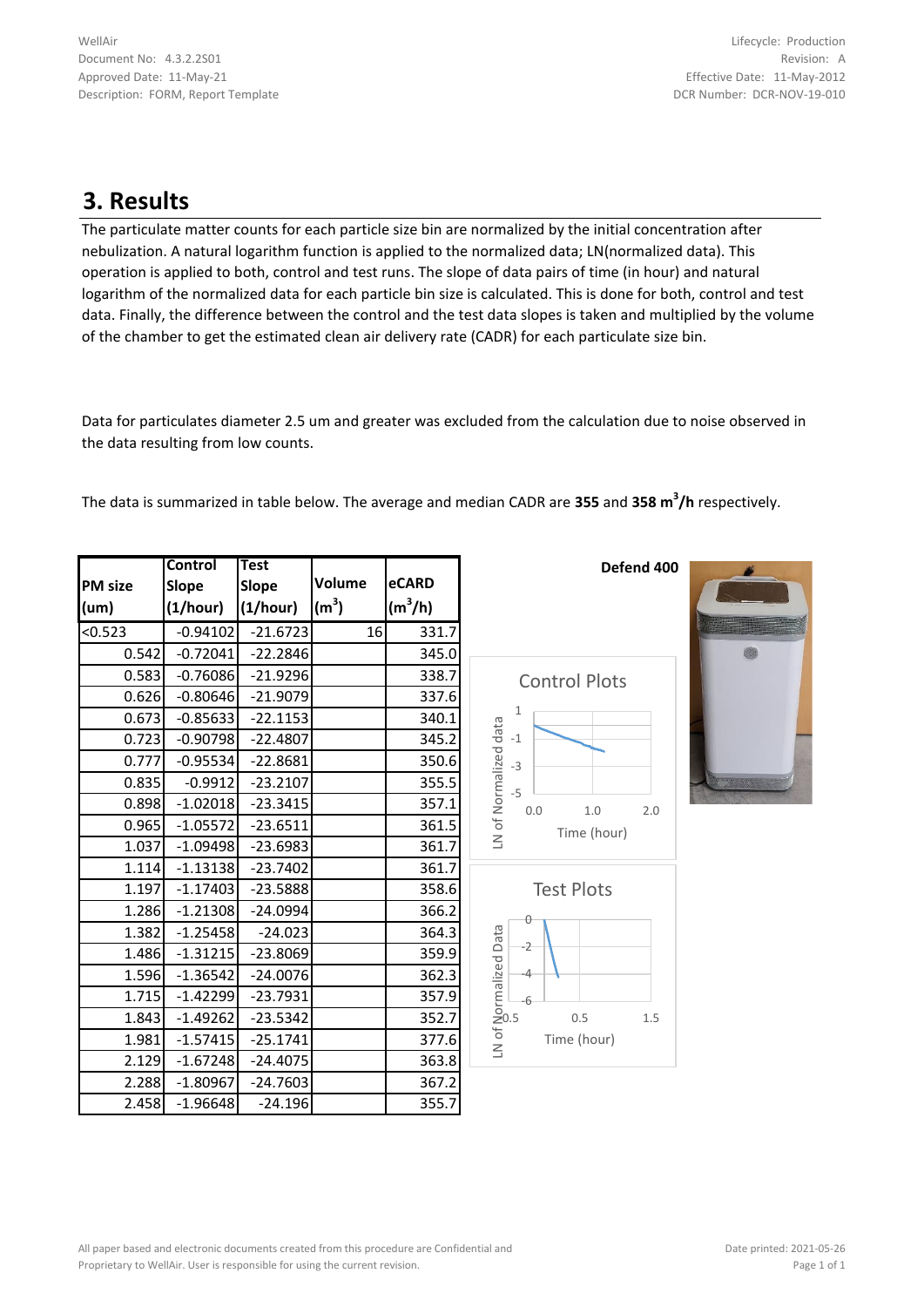

The data of the table above are plotted in the figure below. The CADR is reasonably flat across the range of particulate sizes reported here (0.5 to 2.5 um).

#### **Clean Air Delivery Rate of PM1 and PM2.5 particulate**

Particulate matter counts for particles with diameter 1 um or less are aggregated to estimate the PM1 reduction. Similarly, counts for particles with diameter 2.5 um or less are aggregated to estimate the PM2.5 reduction. The table below summarizes the PM1 and PM2.5 equivalent Clean Air Delivery Rates.

| <b>PM</b> size<br>$ $ (um) | <b>Control</b><br><b>Slope</b><br>(1/hour) | <b>Test</b><br><b>Slope</b><br>(1/hour) | Volume<br>(m <sup>3</sup> ) | leCARD<br>$\text{m}^3$ /<br>hour) |
|----------------------------|--------------------------------------------|-----------------------------------------|-----------------------------|-----------------------------------|
| PM1                        | $-0.93426$                                 | $-22.2305$                              | 16                          | 340.7                             |
| <b>PM2.5</b>               | $-1.04029$                                 | $-22.3533$                              |                             | 341.0                             |

The graphs below show the PM1 and PM2.5 control and test data. The horizontal axis in these plots is time in hours and the vertical axis is the natural logarithm of the normalized PM1 and PM2.5 particulate matter counts. The slope of these curves is calculated by a linear regression and tabulated in the table above. The slopes and the volume of the test chamber are combined to estimate the equivalent CADR.

Note that the eCADR of PM1 and PM2 are lower than the average and median eCADR of all particulate sizes. When estimated, the PM1 and PM2 eCADR, are weighed down by the particulate counts of smaller size particles. This is due to the fact there are more particulate of smaller sizes than those of larger diameters in the air.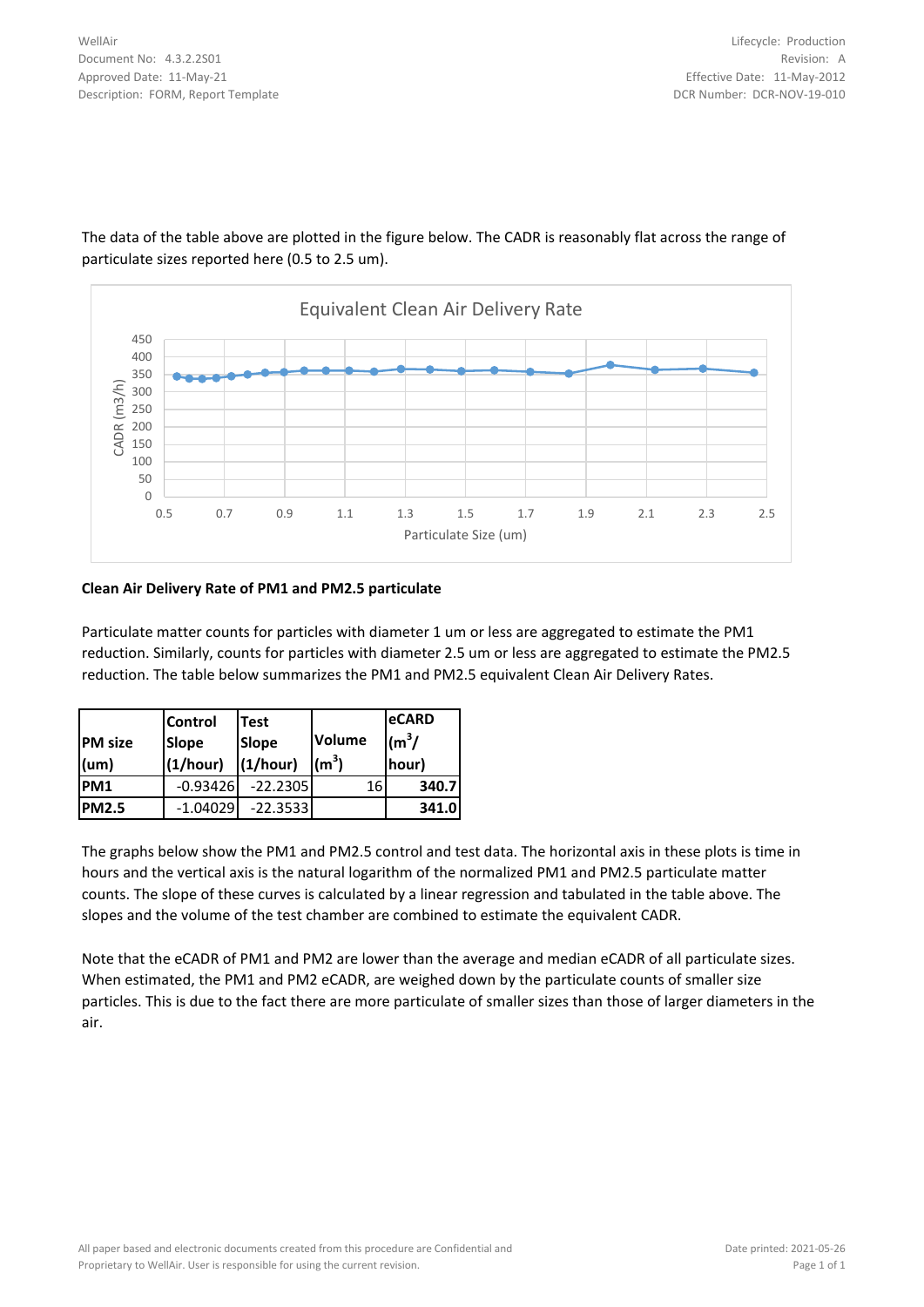WellAir Document No: 4.3.2.2S01 Approved Date: 11-May-21 Description: FORM, Report Template



### **4. Conclusion**

The equivalent CADR of the Defend 400 (with HEPA 13 filter) for PM1 and PM2.5 are estimated. At the estimated PM1 and PM2.5 CADRs, it takes **26 min** to reduce PM by 99.99% in a 16 m<sup>3</sup> chamber.

|              | <b>Time</b><br>(min) | <b>Volume</b><br>$(m^3)$ | <b>eCADR</b><br>$(m^3/h)$ | <b>Red.</b> (%) |
|--------------|----------------------|--------------------------|---------------------------|-----------------|
|              |                      |                          |                           |                 |
| PM1          | 26.0                 | 16                       | 340.7                     | 99.99           |
| <b>PM2.5</b> | 25.9                 | 16                       | 341.0                     | 99.99           |

Formula applied to get time in minutes

t[
$$
cadr_{1}
$$
, Red<sub>1</sub>, Vol<sub>1</sub> :=  $-\frac{Vol}{cadr}$  \* Log[(100 - Red)/100] X 60